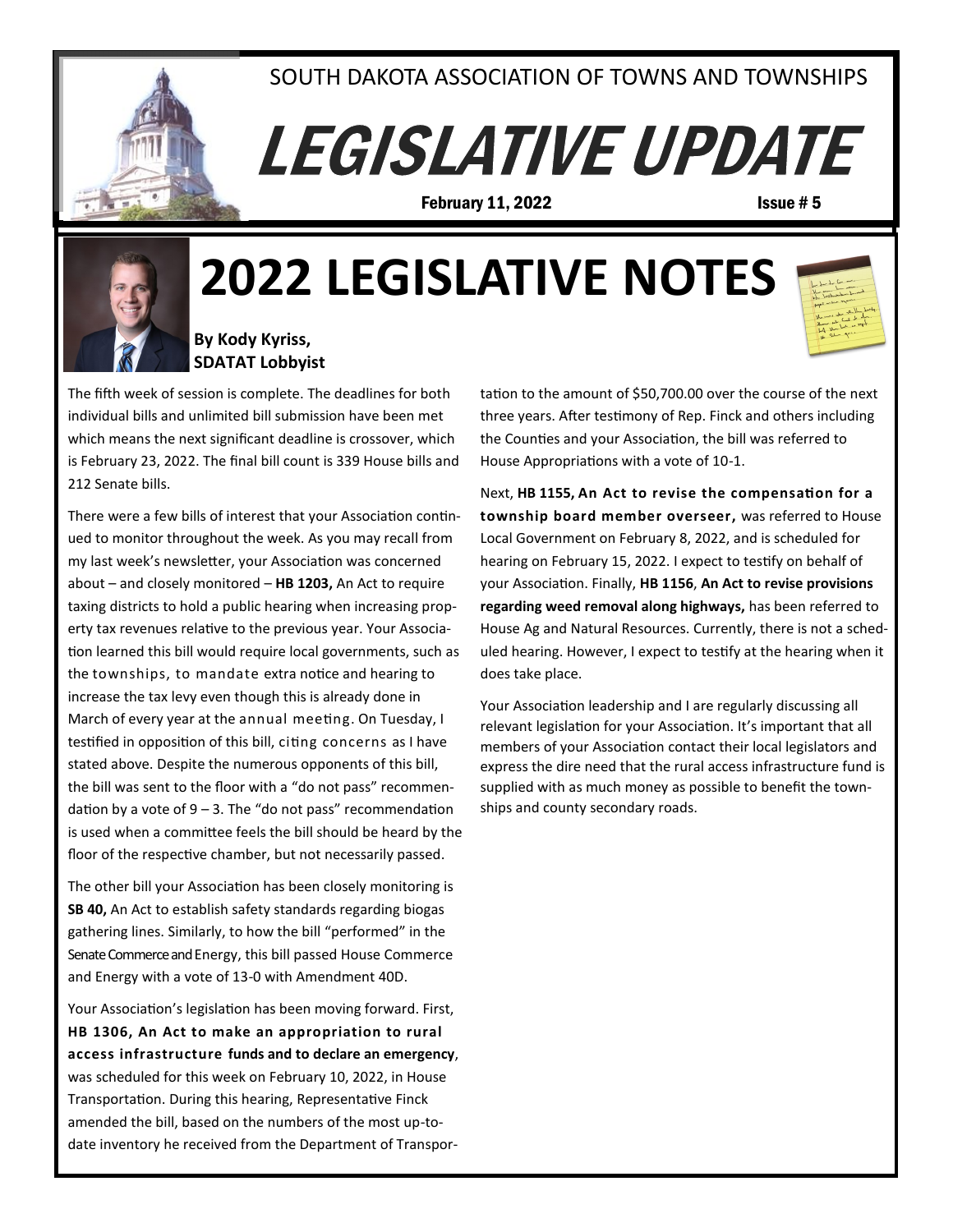## **BILLS INTRODUCED BY**

## **SD ASSOCIATION OF TOWNS & TOWNSHIPS :**

## **HB 1070:**

**Clarify certain provisions of the rural access infrastructure improvements grant program.** 

**Sponsors:** Finck (prime)

- 1/27/2022 Transportation Do Pass, **Passed, YEAS 13, NAYS 0.**
- 1/27/2022 Certified uncontested, placed on consent, Passed
- 1/31/2022 House of Representatives Do Pass, Passed H.J. 157
- 2/4/2022 Senate Transp. Do Pass, **Passed, YEAS 6, NAYS 0**.
- 2/4/2022 Certified uncontested, placed on consent
- 2/8/2022 Signed by the Speaker H.J.240
- 2/9/2022 Signed by the President S.J.227
- 2/10/2022 Delivered to the Governor on Thursday, February 10, 2022 H.J. 256

## **HB 1306:**

#### **Make an appropriation to rural access infrastructure funds and to declare an emergency.**

**Sponsors: Finck (prime), Chase, Perry, and Smith (Jamie) and Senators Crabtree (prime) and Zikmund.** 

- 2/2/2022 First read in House and referred to House Transportation H.J.182
- 2/10/2022 Transportation Motion to amend, Passed, YEAS 10, NAYS 0. Amendment 1306A
- 2/10/2022 Transportation Referred as Amended to House Committee on Appropriations, Passed, YEAS 10, NAYS 1.

## **HB 1155**

## **An Act to revise the compensation for a township board member overseer**

## **Introduced by: Representative Chase**

- 1/26/2022 First Reading House H.J.128
- 2/8/2022 Referred to House Local Government H.J.236
- 2/15/2022 Scheduled for hearing

## **HB 1156**

## **Revise provisions regarding weed removal along highways**

#### **Introduced by: Representative Chase**

- 1/26/2022 First Reading House H.J.128
- 2/8/2022 Referred to House Agriculture and Natural Resources H.J.236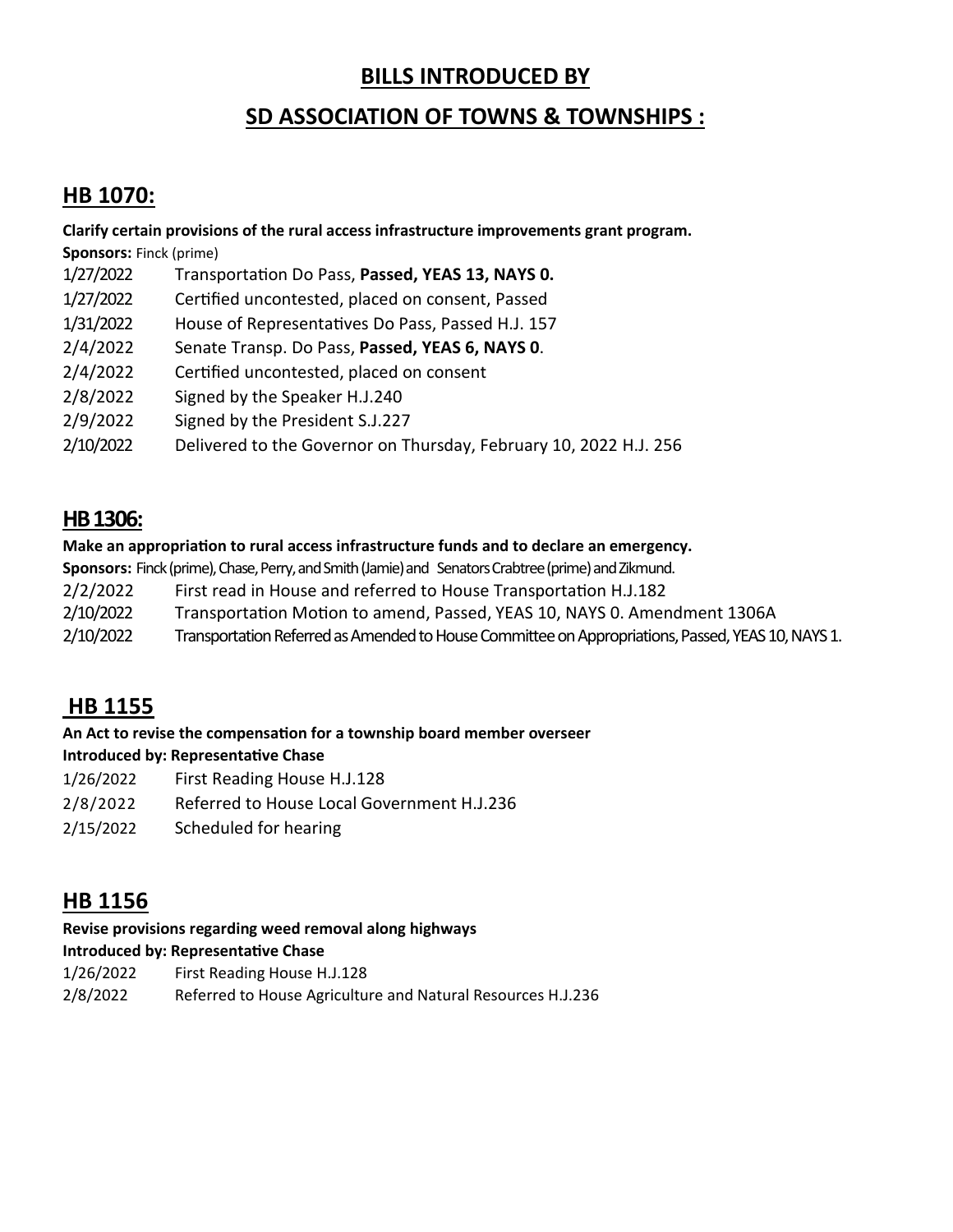## **BILLS OF INTEREST:**

**SB 40 To establish safety standards regarding biogas gathering lines.**

**Sponsors: The Committee on [Commerce and Energy](https://sdlegislature.gov/Session/Committee/1022/Detail) at the request of the South Dakota Public Utilities Commission. modify legal and official notice publication requirements.**

- 1/11/2022 First read in Senate and referred to Senate Commerce and Energy S.J.10
- 1/25/2022 Commerce and Energy Hoghoused, Passed Amendment 40C
- 2/9/2022 Commerce and Energy Motion to amend, Passed Amendment 40D
- 2/9/2022 Commerce and Energy Do Pass Amended, Passed, YEAS 13, NAYS 0.

## **HB 1033 Expand the eligible projects for the local infrastructure improvement grant fund.**

## **The Committee on State Affairs at the request of the Governor's Office of Economic Development**

- 2/2/2022 State Affairs Do Pass, Passed, YEAS 9, NAYS 3
- 2/7/2022 House of Representatives Do Pass, Passed, YEAS 41, NAYS 27. H.J. 224
- 2/8/2022 First read in Senate and referred to Senate Commerce and Energy S.J.210

## **HB 1075 Modify legal and official notice publication requirements**

## **Introduced by: Representative Reed**

- 1/20/2022 Local Government **Do Pass, Passed, YEAS 13, NAYS 0.**
- 1/21/2022 Prime Sponsor Changed at the Request of the Prime Sponsor H.J. 54
- 1/24/2022 House of Representatives **Do Pass, Passed, YEAS 69, NAYS 1. H.J. 107**
- 1/25/2022 First read in Senate and referred to Senate Local Government S.J.105
- 2/9/2022 Local Government Do Pass, Passed, YEAS 4, NAYS 0.
- 2/9/2022 Certified uncontested, placed on consent, Passed
- 2/10/2022 Senate Do Pass, Passed, YEAS 32, NAYS 0. S.J. 234

## **HB 1077 Require certain language for the oath or affirmation for civil office.**

## **Introduced by: Representative Mulally**

## 1/25/2022 Local Government Motion to amend, **Passed Amendment 1077A**

- 2/3/2022 Local Government Do Pass Amended, Passed, YEAS 11, NAYS 0.
- 2/3/2022 Certified uncontested, placed on consent
- 2/7/2022 House of Representatives Do Pass, Passed, YEAS 68, NAYS 0. H.J. 223
- **HB 1090 Require an annual report on non-meandered waters.**

## **Introduced by: Representative Pischke**

- 1/20/2022 First read in House and referred to House Agriculture and Natural Resources 2/3/2022 Agriculture and Natural Resources Deferred to the **41st legislative day, Passed, YEAS 12, NAYS 1**
- **HB 1203 Require taxing districts to hold a public hearing when increasing property tax revenues relative to the previous year. Introduced by: Representative Chris Johnson**
- 1/27/2022 First read in House and referred to House Taxation H.J.138
- 2/8/2022 Taxation Motion to amend, Passed, YEAS 9, NAYS 0. Amendment 1203A
- 2/8/2022 Taxation Do Pass, Failed, YEAS 5, NAYS 6.
- 2/10/2022 Taxation Do Pass Amended, Failed, YEAS 6, NAYS 5.
- 2/10/2022 Taxation Do Not Pass as amended, Passed, YEAS 9, NAYS 3.

## **HB 1205 Revise the duty of governing boards regarding dangerous roadways**

## **Introduced by: Representative Deutsch (prime)**

2/3/2022 Transportation Deferred to the **41st legislative day**, Passed, YEAS 9, NAYS 1.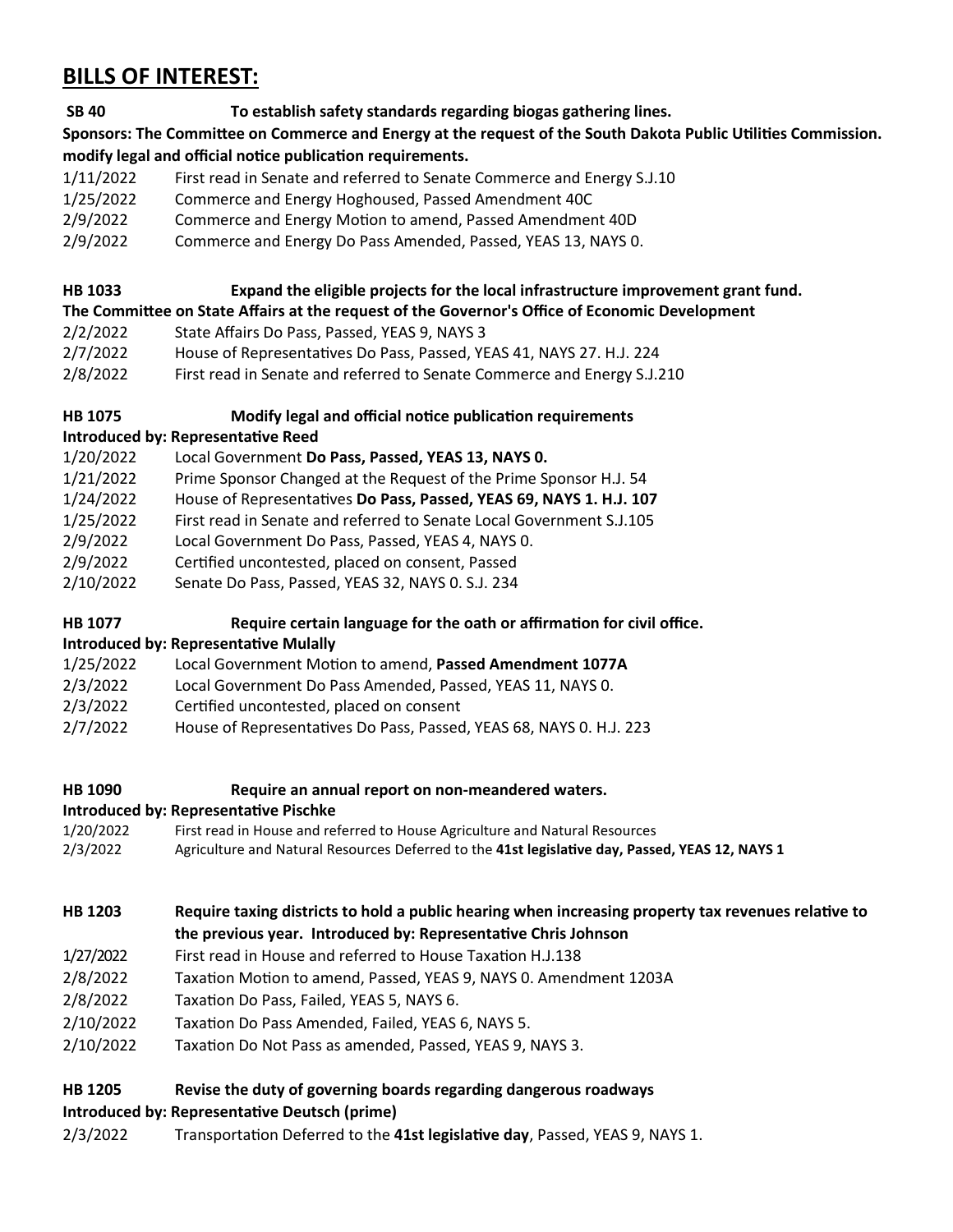## 97<sup>th</sup> SOUTH DAKOTA LEGISLATIVE SESSION CALENDAR



2022  $\otimes$  38 Legislative Days

|               | <b>AD ALC: ACCOUNTS</b><br>Please refer to the Joint Rules, Chapter 17 for complete information. |                                                       |                                  |                                 |                               |                              | <b>ALC</b> |
|---------------|--------------------------------------------------------------------------------------------------|-------------------------------------------------------|----------------------------------|---------------------------------|-------------------------------|------------------------------|------------|
|               | <b>Sun</b>                                                                                       | Monday                                                | Tuesday                          | Wednesday                       | Thursday                      | Friday                       | Sat        |
|               |                                                                                                  |                                                       |                                  |                                 |                               |                              |            |
|               |                                                                                                  |                                                       |                                  |                                 |                               |                              | 1          |
|               | z                                                                                                | з                                                     | 4                                | 5                               | 6                             |                              | 8          |
|               | 9                                                                                                | 10                                                    | 11                               | 12                              | 13                            | 14                           | 15         |
|               |                                                                                                  |                                                       | <b>Session Opens 12</b>          |                                 |                               |                              |            |
|               |                                                                                                  |                                                       | Noon(CST)                        | State of the Judiciary          | <b>State of the Tribes</b>    |                              |            |
|               |                                                                                                  |                                                       |                                  |                                 |                               |                              |            |
|               |                                                                                                  |                                                       | State of the State               |                                 |                               |                              |            |
|               |                                                                                                  |                                                       | LD.1                             | LD.2                            | LD.3                          | LD.4                         |            |
|               | 16                                                                                               | 17                                                    | 18                               | 19                              | 20                            | 21                           | 22         |
|               |                                                                                                  |                                                       |                                  |                                 |                               | Concurrent/House/Senate      |            |
| January 2022  |                                                                                                  |                                                       | <b>Executive orders filed</b>    |                                 | <b>R. Memorial Service</b>    | <b>Resolutions limited</b>   |            |
|               |                                                                                                  | Martin Luther King Jr. Day                            | (Constitution,                   |                                 | 3.00pm                        | introduction deadline (J.R.  |            |
|               |                                                                                                  |                                                       | Art. IV, Sec. 8)                 |                                 |                               | 6B-3) (TWO HOURS             |            |
|               |                                                                                                  |                                                       |                                  |                                 |                               |                              |            |
|               |                                                                                                  |                                                       |                                  |                                 |                               | prior to session)            |            |
|               |                                                                                                  |                                                       | LD.5                             | LD.6                            | LD. 7                         | LD.8                         |            |
|               | 23                                                                                               | 24                                                    | 25                               | 26                              | 27                            | 28                           | 29         |
|               |                                                                                                  |                                                       | <b>Bill and joint resolution</b> |                                 | Last day for unlimited bill & |                              |            |
|               |                                                                                                  |                                                       | draft requests submitted to      |                                 | joint resolution              |                              |            |
|               |                                                                                                  |                                                       |                                  |                                 | introduction (J.R. 68-3)      |                              |            |
|               |                                                                                                  |                                                       | LRC by 3:00pm (for               |                                 | <b>TWO HOURS</b>              |                              |            |
|               |                                                                                                  |                                                       | unlimited introduction)          |                                 | prior to session)             |                              |            |
|               |                                                                                                  | LD.9                                                  | LD.10                            | LD.11                           | LD. 12                        |                              |            |
|               | 30                                                                                               | 31                                                    | 1                                | 2                               | 3                             |                              | 5          |
| February 2022 |                                                                                                  |                                                       |                                  | Last day for introduction of    | Last day for introduction of  |                              |            |
|               |                                                                                                  | All bill and joint resolution                         | <b>Committee bill and joint</b>  | individual bills and joint      | committee bills and joint     |                              |            |
|               |                                                                                                  | draft requests submitted to                           | resolution requests due to       |                                 |                               |                              |            |
|               |                                                                                                  | LRC by 5:00pm                                         | LRC by 5:00pm                    | resolutions (TWO HOURS          | resolutions (TWO HOURS        |                              |            |
|               |                                                                                                  |                                                       |                                  | prior to session)               | prior to session)             |                              |            |
|               |                                                                                                  | LD.13                                                 | LD. 14                           | LD.15                           | LD.16                         | LD.17                        |            |
|               | 6                                                                                                | 7                                                     | 8                                | 9                               | 10                            | 11                           | 12         |
|               |                                                                                                  |                                                       |                                  |                                 |                               |                              |            |
|               |                                                                                                  |                                                       |                                  |                                 |                               |                              |            |
|               |                                                                                                  | LD.18                                                 | LD.19                            | LD. 20                          | LD.21                         |                              |            |
|               | 13                                                                                               | 14                                                    | 15                               | 16                              | 17                            | 18                           | 19         |
|               |                                                                                                  |                                                       | Last day for JCA selection of    |                                 |                               |                              |            |
|               |                                                                                                  |                                                       | general fund revenue             |                                 | Last day to use J.R. 5-17     |                              |            |
|               |                                                                                                  |                                                       | targets (J.R. 7-11.1)            |                                 |                               |                              |            |
|               |                                                                                                  |                                                       |                                  |                                 |                               |                              |            |
|               |                                                                                                  | LD.22                                                 | LD.23                            | LD.24                           | LD. 25                        |                              |            |
|               | 20                                                                                               | 21                                                    | 22                               | 23                              | 24                            | 25                           | 26         |
|               |                                                                                                  |                                                       | <b>Concurrent resolution</b>     |                                 |                               |                              |            |
|               |                                                                                                  |                                                       | requests due to LRC by           |                                 | Last day for final            | Last day for JCA to move     |            |
|               |                                                                                                  |                                                       | 5:00pm, AND                      | Last day to pass bills or joint | introduction of               | required delivery of special |            |
|               |                                                                                                  | Presidents' Day                                       | Last day to move required        | resolutions by the house of     | concurrent/House/Senate       | appropriation bills to house |            |
|               |                                                                                                  |                                                       | delivery of bills or             | origin (Crossover Day)          | resolutions (TWO HOURS        | of origin (JR 17-1)          |            |
|               |                                                                                                  |                                                       | resolutions by a committee       |                                 | prior to session)             |                              |            |
|               |                                                                                                  |                                                       | to the house of origin           |                                 |                               |                              |            |
|               |                                                                                                  |                                                       | LD. 26                           | LD.27                           | LD. 28                        | LD. 29                       |            |
|               | 27                                                                                               | 28                                                    | 1                                | 2                               | з                             | 4                            | 5          |
| March 2022    |                                                                                                  | Last day for house of origin                          |                                  |                                 |                               |                              |            |
|               |                                                                                                  | to pass special                                       |                                  | Last day for introduction of    | Last day to move required     |                              |            |
|               |                                                                                                  | appropriation bills referred                          |                                  | commemorations                  | delivery of bills or joint    |                              |            |
|               |                                                                                                  | from JCA (JR 17-1), AND                               |                                  | <b>TWO HOURS prior to</b>       | resolutions by a committee    |                              |            |
|               |                                                                                                  |                                                       |                                  | session), AND                   |                               |                              |            |
|               |                                                                                                  | <b>Commemoration requests</b><br>due to LRC by 5:00pm |                                  | J.R. 5-13 in effect             | to the second house           |                              |            |
|               |                                                                                                  |                                                       |                                  |                                 |                               |                              |            |
|               |                                                                                                  | LD.30                                                 | LD.31                            | LD.32                           | LD. 33                        |                              |            |
|               | 6                                                                                                |                                                       | 8                                | 9                               | 10                            | 11                           | 12         |
|               |                                                                                                  | Last day for a bill or joint                          |                                  |                                 |                               |                              |            |
|               |                                                                                                  | resolution to                                         |                                  |                                 |                               |                              |            |
|               |                                                                                                  | pass both houses                                      |                                  |                                 |                               |                              |            |
|               |                                                                                                  | LD.34                                                 | <b>LD.35</b>                     | LD.36                           | LD.37                         |                              |            |
|               | 13                                                                                               | 14                                                    | 15                               | 16                              | 17                            | 18                           | 19         |
|               | 20                                                                                               | 21                                                    | 22                               | 23                              | 24                            | 25                           | 26         |
|               | 27                                                                                               | 28                                                    | 29                               | 30                              | 31                            | 1                            | z          |
|               |                                                                                                  | <b>Reserved for consideration</b>                     |                                  |                                 |                               |                              |            |
|               |                                                                                                  | of gubernatorial vetoes                               |                                  |                                 |                               |                              |            |
|               |                                                                                                  |                                                       |                                  |                                 |                               |                              |            |
|               |                                                                                                  | LD.38                                                 |                                  |                                 |                               |                              |            |
|               |                                                                                                  |                                                       |                                  |                                 |                               |                              |            |
|               |                                                                                                  |                                                       |                                  |                                 |                               |                              |            |